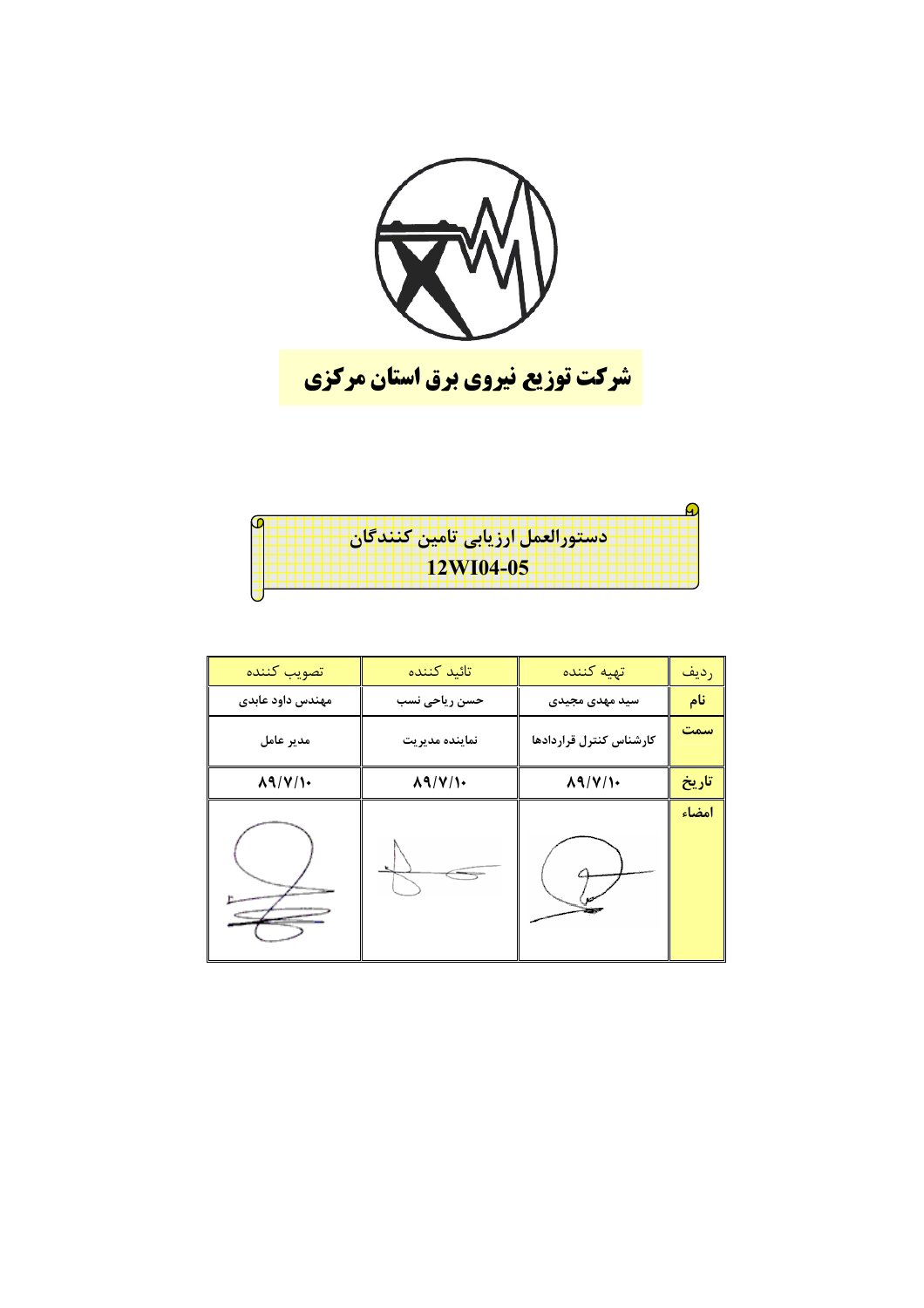



```
ا<mark>تصويب كننده : امهندس داود عابدي</mark>
```

| اعضاء گروه (تهيه كننده) | دریافت کنندگان سند                    |
|-------------------------|---------------------------------------|
| ۱- سید مهدی مجیدی       | تمامی واحدهای تعریف شده در دستورالعمل |
| ٢- عليرضا دنيوي         | ارزيابي تامين كنندگان                 |
| ۳- محمد صالحی           |                                       |
|                         |                                       |
|                         |                                       |
|                         |                                       |
|                         |                                       |
|                         |                                       |
|                         |                                       |
|                         |                                       |
|                         |                                       |

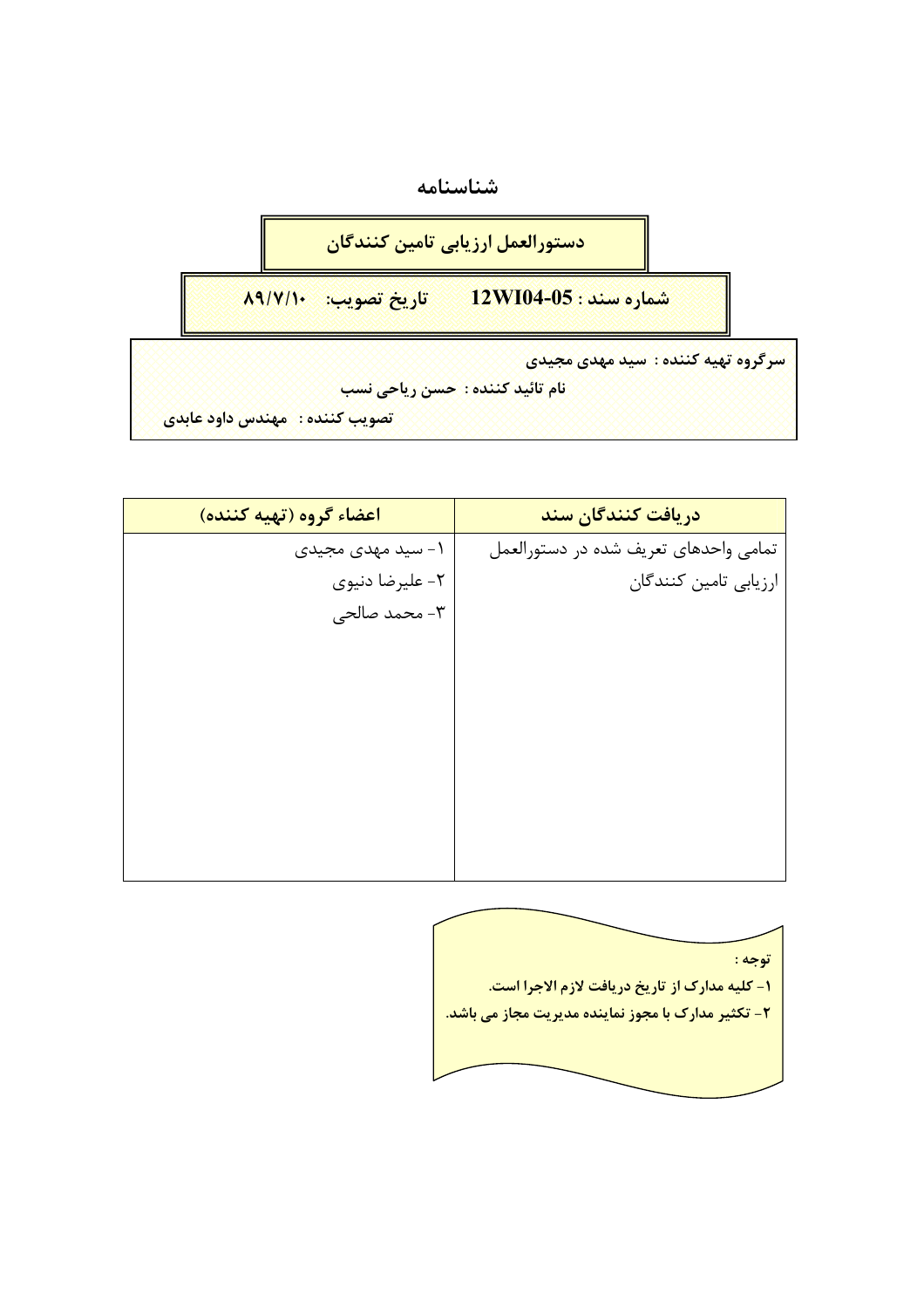

تاريخ ويرايش: ٨٩/٧/١٠

**نام مدرک:** دستورالعمل ارزیابی تامین کنندگان

**۱**– هدف : تشخيص صلاحيت و انتخاب تامين كنندگان (خدمات و تجهيزات ) بـه منظـور اطمينـان از توانمنـدي و مهارت و کارایی آنها به منظور برآورده شدن نیازهای عمومی و اختصاصی شرکت توزیع نیروی برق استان مرکزی. ۲- **دامنه :** شرکت توزیع نیروی برق استان مرکزی 3- مراجع : بنابر استاندار دهای 1404 ISO 9001 : 2008, OHSAS 18001 : 2007 , ISO 14001 : 2004 ۴- تعاريف : **۱-۴- تامین کنندگان** : سازمان، شرکت، موسسه یا نهادی است که فراورده هایی را فراهم یا خدماتی را ارائه میدهد در اینجا منظور از تامین کنندگان فروشندگان عمدهٔ کالا، سازندگان کالا و یا تـامین کننـدگان اجرایـی و یـا خـدماتی هستند که به صورت سفارش یا قرارداد خدمات یا کالای مورد نظر فراهم می نماید. **لیست تامین کنندگان تایید صلاحیت شده :** لیست شرکتهایی است که پس از مرحله شناسـایی و ارزیـابی دارای صلاحيت لازم به منظور ارائه خدمات ي<mark>ا ت</mark>امين تجهيزات شناخته شوند. **ليست انتظار تامين كنندگان** : ليس<mark>ت ش</mark>ركتهايي است كه پس از انجام مراحل چندگانه ارزيـابي واجـد صـلاحيتهاي لازم نبوده و حداقل امتیاز مربوطه را <mark>به منظو</mark>ر ارائ<mark>ه خ</mark>دمات یا تامین تجهیزات کسب ننمودهاند. ۵ – مسئولیت : امور مهندسی و هماهنگی مهندسی امورها ۶- روش انجام کار : تامین کنندگان در شرکت به د<mark>و بخ</mark>ش عمده ذیل تقسیم میگردند. ١–۶– تامین کنندگان خدمات ۲–۶– تامین کنندگان تجهیزا<mark>ت</mark> مراحل ارزيابي تامين كنندگان به شرح ذيل انجام مي پذيرد. 1–۶– تامین کنندگان خدمات به منظور ارزيابي تامين كنندگان خدمات مراحل ذيل انجام مي گردد. 1-1-۶- مدارك مورد نياز : پس از شناسايي تامين كنندگان خدمات فرم اطلاعات ثبت شركت (12FM10) و فرم اطلاعات مربوط به پرسنل (12FM11) و فرم اطلاعات سوابق هئيت مديره (12FM12) فرم اطلاعات دارايي ها (12FM13) فرم تاييد مبلغ قرارداد خاتمه يافته توسط كارفرما (12FM14) فرم سوابق قبلي تامین کننده (12FM15) و فرم سوابق آموزشی اعضاء شرکت (12FM16) توسط تامین کننده تکمیل و جهت ارزیابی با مدارک مورد نیاز به دبیر کمیته ارزیابی تامین کنندگان ارائه میشود. ۲-۱-۶- اساس رتبه بندی پیمانکاران با شخصیت حقوقی اصول رتبه بندی پیمانکاران مبتنی بر : ١- پشتوانه توان عملي در اجراي پروژهها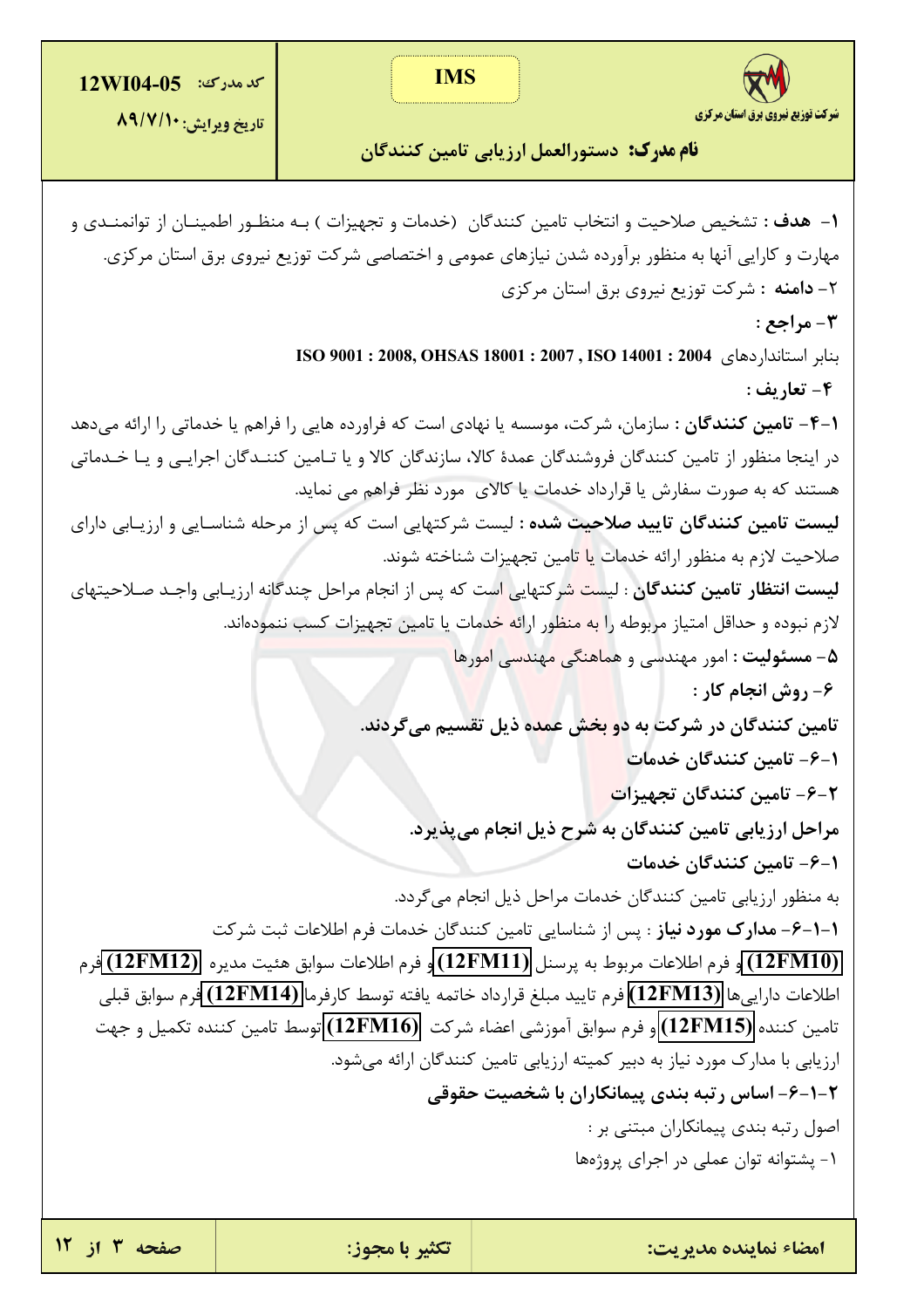| <b>كد مدرك: 12WI04-05</b>                                                                             | <b>IMS</b>     |                                                                                                                                          |  |  |  |
|-------------------------------------------------------------------------------------------------------|----------------|------------------------------------------------------------------------------------------------------------------------------------------|--|--|--|
| تاريخ ويرايش: ٨٩/٧/١٠                                                                                 |                | شرکت توزیع نیروی برق استان مرکزی<br><b>نام مدرک:</b> دستورالعمل ارزیابی تامین کنندگان                                                    |  |  |  |
|                                                                                                       |                | ۲- پشتوانه توان علمی و ساختار نیروی انسانی متخصص و ماهر<br>٣- پشتوانه مالي (ابزار كار - ماشين آلات - نقدينگي - اعتبارات)                 |  |  |  |
|                                                                                                       |                | ۴- کارائی مدیریت و اشتهار به نیک نامی                                                                                                    |  |  |  |
|                                                                                                       |                | ۵- ثبت معتبر شرکت                                                                                                                        |  |  |  |
|                                                                                                       |                | ۶-گواهی رتبهبندی سازمان مدیریت و برنامهریزی                                                                                              |  |  |  |
|                                                                                                       |                | وزن اعتبارات هريک از عناوين فوق عبارت است از :                                                                                           |  |  |  |
|                                                                                                       |                | تجربه کار « $\rm{T}$ » چهل درصد از کل                                                                                                    |  |  |  |
|                                                                                                       |                | پشتوانه علمی $\rm L$ » چهل درصد از کل                                                                                                    |  |  |  |
|                                                                                                       |                | پشتوانه مالی « $\rm M$ » پانزده درصد از کل                                                                                               |  |  |  |
|                                                                                                       |                | و سایر موارد و اشتهار به نیک نامی و کارائی مدیریت «K» ۵ درصد از کل خواهد بود.                                                            |  |  |  |
|                                                                                                       |                | <b>۳-۱-۶- اسناد و مدارک معتبر تشکیل پرونده :</b>                                                                                         |  |  |  |
| 1- اسناد تجربه کار                                                                                    |                |                                                                                                                                          |  |  |  |
|                                                                                                       |                | ۱-۱- کپی قراردادهای منعقده پیمان <mark>کار با کا</mark> رفرمایان قبل «تطبیق کپی با اصل و فقط تصویر صفحهای که مبلغ در آن<br>درج شده باشد. |  |  |  |
|                                                                                                       |                | ۲-۱- رتبه بندی سازمان مدیریت و برنامهریزی                                                                                                |  |  |  |
|                                                                                                       |                | ۳–۱– تاييديه كارفرمايان قبلي                                                                                                             |  |  |  |
|                                                                                                       |                | ۲- اسناد توان علمی                                                                                                                       |  |  |  |
|                                                                                                       |                | ۱-۲- کپی مدارک تحصیلی اعضا <mark>ی کلی</mark> دی و دائم شرکت که با مراجعه به دفاتر ثبت اسناد اقرارنامهای که همکـاری و                    |  |  |  |
|                                                                                                       |                | ارتباط مشخص را با شرکت پیمانگاری حداقل برای یکسال تایید نمایند.                                                                          |  |  |  |
|                                                                                                       |                | ۲-۲- کپی دورههای آموزشی کادر فنی در مورد مسائل فنی توزیع برق                                                                             |  |  |  |
|                                                                                                       |                | ۳-۲- کپی احکام و سوابق خدمت همکاران فنی حاکی از تصدی مشاغل تخصصی فنی توزیع برق                                                           |  |  |  |
|                                                                                                       |                | ۴-۲- کپی رتبهبندی سازمان مدیریت و برنامهریزی                                                                                             |  |  |  |
|                                                                                                       |                | ۳- اسناد پشتوانه مالی                                                                                                                    |  |  |  |
|                                                                                                       |                | ۱–۳– کپی سند مالکیت محل دفتر – کارگاه – انبار مرتبط با شرکت که به نام شرکت یا یکی از اعضاء هئیت مدیره یا                                 |  |  |  |
|                                                                                                       |                | سهامداران باشد.                                                                                                                          |  |  |  |
|                                                                                                       |                | ۲–۳– کپی سند ماشین آلات کار مثل کامیون — وانت — بالابر — تراکتور که به نام شـرکت یـا یکـی از سـهامداران یـا                              |  |  |  |
| هئيت مديره شركت باشد.                                                                                 |                |                                                                                                                                          |  |  |  |
| ۳-۳- مدرک یا سندی که بر وضعیت مالی و نقدینگی شرکت دلالت کند مثل اعتبارات بانکی یا اوراق سـهام بـورس و |                |                                                                                                                                          |  |  |  |
| غیره به نام شرکت یا سهامداران یا اعضاء هیئت مدیره باشد.                                               |                |                                                                                                                                          |  |  |  |
| ۴- کپی روزنامه رسمی ثبت شرکت                                                                          |                |                                                                                                                                          |  |  |  |
|                                                                                                       |                |                                                                                                                                          |  |  |  |
| صفحه ۴ از ۱۲                                                                                          | تكثير با مجوز: | امضاء نماينده مديريت:                                                                                                                    |  |  |  |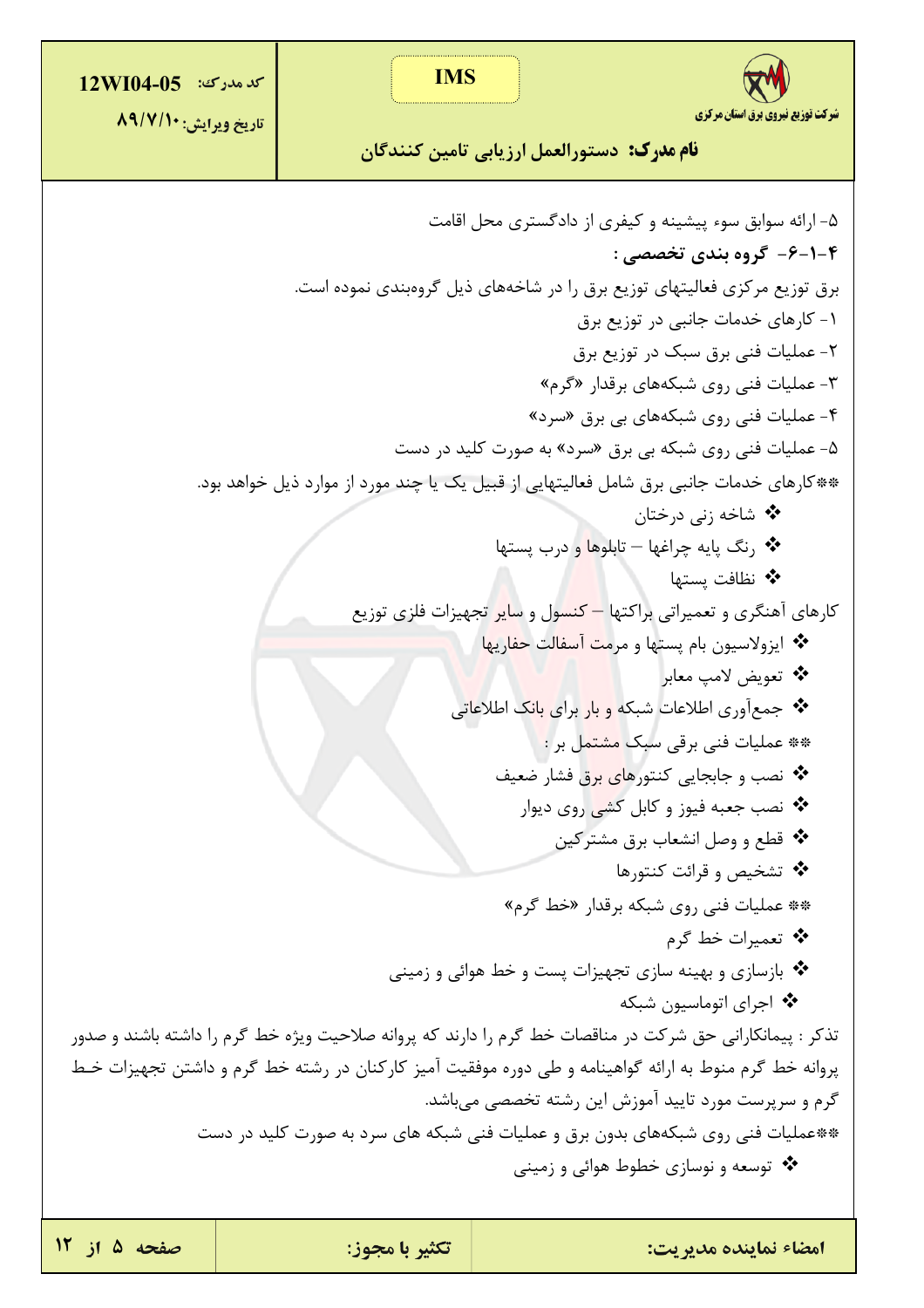**IMS كد مدرك: 12WI04-05** شرکت توزیع نیروی برق استان مرکزی تاريخ ويرايش: ٨٩/٧/١٠ **نام مدرک:** دستورالعمل ارزیابی تامین کنندگان \*\* توسعه و نوسازی پستهای هوائی و زمینی ملحقات جانبي شبكه مانند خازن - ريگلوزر - اتوبوستر و …. سقف ریالی یک قرارداد در هر گروه  $A$  گروہ خدمات جانبے ۰۰۵۰۰ میلیون ریال عملیات فنی برقی سبک وکلید در دست  $\rm\,B$ ۳۵٫۰۰۰ میلیون ریال  $\mathcal{V}$ ۲۰٫۰۰۰ میلیون ریال عملیات فنی روی شبکه برقدار وکلید در دست  $\rm C$ عملیات راهیابی به شبکه سرد وکلید در دست  ${\rm D}$ ۱۷۵٫۰۰۰ میلیون ریال ٢٨٠,٠٠٠ ميليون ريال عملیات فنی روی شبکه سرد به صورت کلید در دست  ${\bf E}$ لازم به ذکر است سقف مبالغ قرارداد پیمانکاران و تعداد پروژه به صورت همزمان تابع قوانین سازمان مدیریت برنامهریزی میباشد که مطابق کتابچه پیمانکاران حقیقی و حقوقی که جزء مدارک برون سـازمانی مـیباشـد انجام ميپذيرد. شرایط راهیابی به مناقصات گروه d در گروههای b,a هم میتوان<mark>د شر</mark>کت کند. گروه C در گروههای b,a هم میتواند شرکت کند. گروه b در گروه a هم می تواند شرکت کند. گروه a فقط در گروه a میتواند <mark>شرکت</mark> کند. هـ - سهم بندى امتيازات ١- پشتوانه عملی و تجربی ٢٠٠٠ امتیاز ٢- پشتوانه علمي ٢٠٠٠ امتياز ۳- پشتوانه مال<sub>ی</sub> ۷۵۰ امتیاز ۴- کارائی و نظر مدیریتی ۲۵۰ امتیاز  $\Delta \cdot \cdot \cdot$ جمع كل امتيازات

| جدول پشتوانه تجربی (۲۰۰۰) |  |
|---------------------------|--|
|---------------------------|--|

| تجمع امتياز | حدنهایی بند | ميزان امتياز                                         | مبلغ قرارداد           | رديف   |
|-------------|-------------|------------------------------------------------------|------------------------|--------|
| ۲۵          | ۲۵          | به ازاء هر ۲ میلیون ریال یک امتیاز                   | تا ۵۰ میلیون ریال      | ىندالف |
| ۵۵          | ٣.          | نسبت به مازاد بند الف هر ۵ میلیـون<br>ریال یک امتیاز | تا ٢٠٠ ميليون ريال     | بند ب  |
| ۸۵          | ٣٠          | نسبت مازاد بند ب هر ١٠ ميليون ريال<br>یک امتیاز      | تا ۵۰۰ میلیون ریال     | بند ج  |
| ۲۰۰۰        | ۹۶          | نسبت به مازاد بند ج هر ۲۰ میلیون<br>ریال یک امتیاز   | بیش از ۵۰۰ میلیون ریال | بند د  |

شرط لازم : قراردادهائي كه به نام شركت مورد نظر ميباشد با انتخاب متقاضي تعيين صلاحيت به تعداد حداكثر ۶ فقره و محدود به پنج سال گذشته باشد.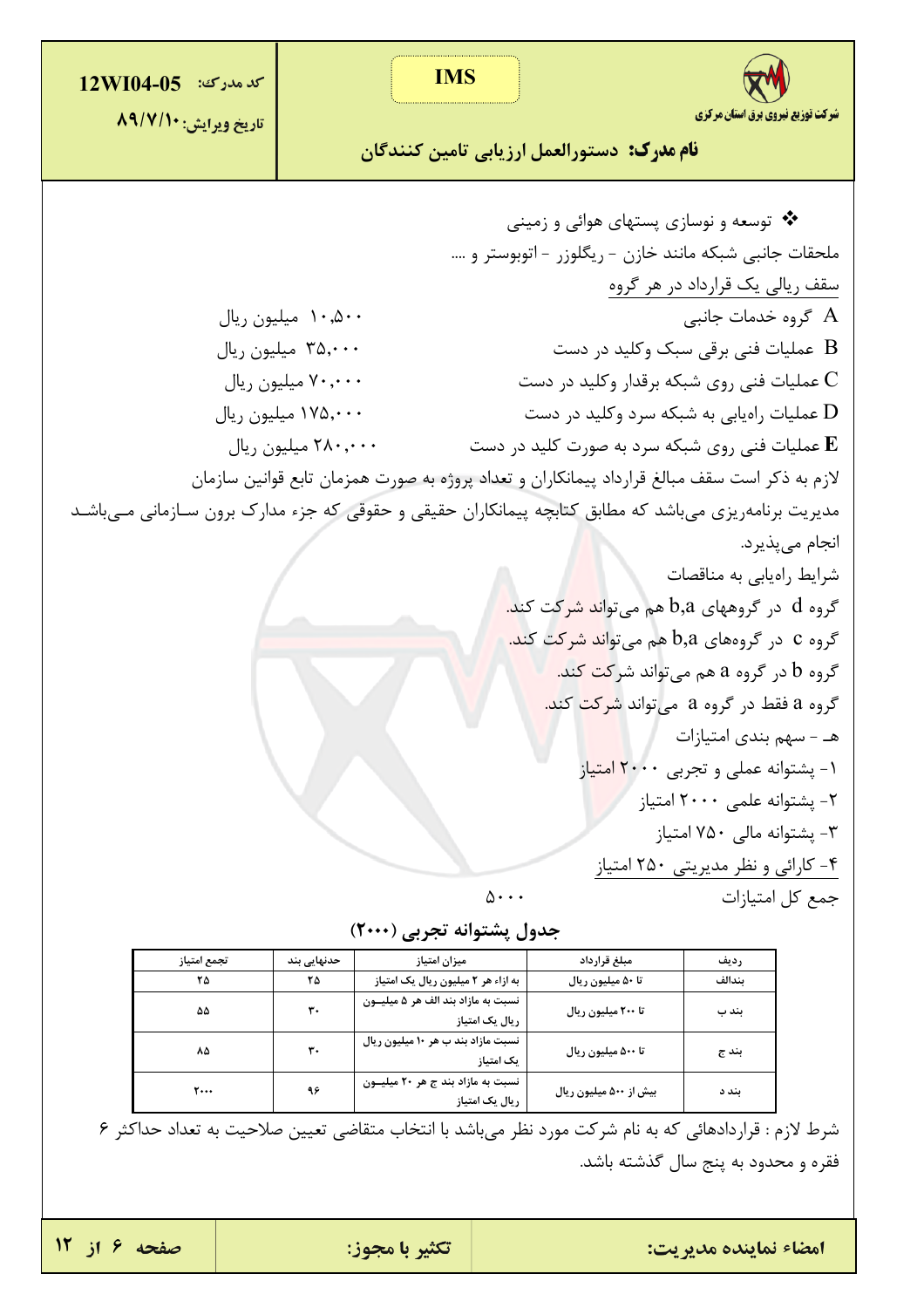

**IMS** 

**كد مدرك: 12WI04-05** 

تاريخ ويرايش: ٨٩/٧/١٠

**نام مدرک:** دستورالعمل ارزیابی تامین کنندگان

- پشتوانه علمي (۲۰۰۰ MAX)

| ۱,۵             |                                  |           |       | ضريب دوره آموزش فنى                            |
|-----------------|----------------------------------|-----------|-------|------------------------------------------------|
| ليسانس و بالاتر | افراد دارای کارت سنجش<br>پتانسیل | فوق دييلم | ديپلم | مدت زمان اخذ آخرین مدرک<br>تحصیلی با سابقه کار |
| ۸۰              |                                  | ۴٠        | ٢٠    | تا ۵ سال                                       |
| 15.             |                                  | ۶.        | ٣٠    | ۶ تا ۱۰                                        |
| ۱۶۰             |                                  | ۸۰        | ۴٠    | ۱۱ تا ۲۰                                       |
| ٢٢٠             |                                  | ۱۲۰       | ۶.    | بیش از ۲۱ سال                                  |

ر.<br>ازم به ذکر است داشتن گواهینامههای آموزشی **OHSAS18001** از مراجـع ذیـصلاح و کلاسـهای آموزشـی خـود **C** شركت توزيع (١۵٠ امتياز ) لازم به ذکر است داشتن گواهینامههای آموزشی ISO 14001 از مراجع ذیصلاح و کلاسهای آموزشــی خــود شــرکت

توزيع (١۵٠ امتياز )

٣- پشتوانه مالي (Max Y۵۰)

٣-١- ماشين آلات كا, (Max ۶۰۰)

جرثقیل هر دستگاه (۲۰ امتیاز) بالابر هر دستگاه (۲۰ امتیاز )

وانت هر دستگاه (١٠ امتياز)

۲-۳- ملک (۱۰۰ امتیاز ) ساختمان دفتر کار در استان مرکزی (۴۰ امتیاز )

ساختمان انبار در استان مرکزی (<mark>۳۰ ام</mark>تیاز )

انجام و ایجاد سوابقی دال بر رعای<mark>ت است</mark>اندارد محیط زیست مثل آماده نمودن چرخه حیات مواد و داشتن دستورالعمل  $( \cdot )$  امتىا $( \cdot )$ 

داشتن تجهیزات ایمنی و بهداشت حرفهای در راستای کنترل اقدامات ایمنی در قالب OHSAS18001 (۱۰۰ امتیاز )

کارگاه (۳۰ امتیاز ) ٣-٣- اعتبارات و نقدینگی (۵۰ امتیاز) اوراق بورس به ازاء هر ده میلیون ریال یک امتیاز

سرمایه گذاریهای دیگر در سایر شرکتها به ازاء هر ده میلیون ریال یک امتیاز ۴- کارائی و نظر مدیریتی کمیته تعیین صلاحیت (۲۵۰ امتیاز)

۰۱–۴ شناخت از شخص مدیر عامل و هئیت مدیره شرکت در اشتهار به نیکنامی و مدیریت (۵۰ امتیاز)

٢-۴- حرفهای بودن همکاران و تیم پرسنل کلیدی (۵۰ امتیاز)

۴-۳- داشتن رتبه بندی از سازمان مدیریت و برنامهریزی (۱۵۰) امتیاز

۵-۱-۶- ساختار تشکیلات مورد نیاز پیمانکار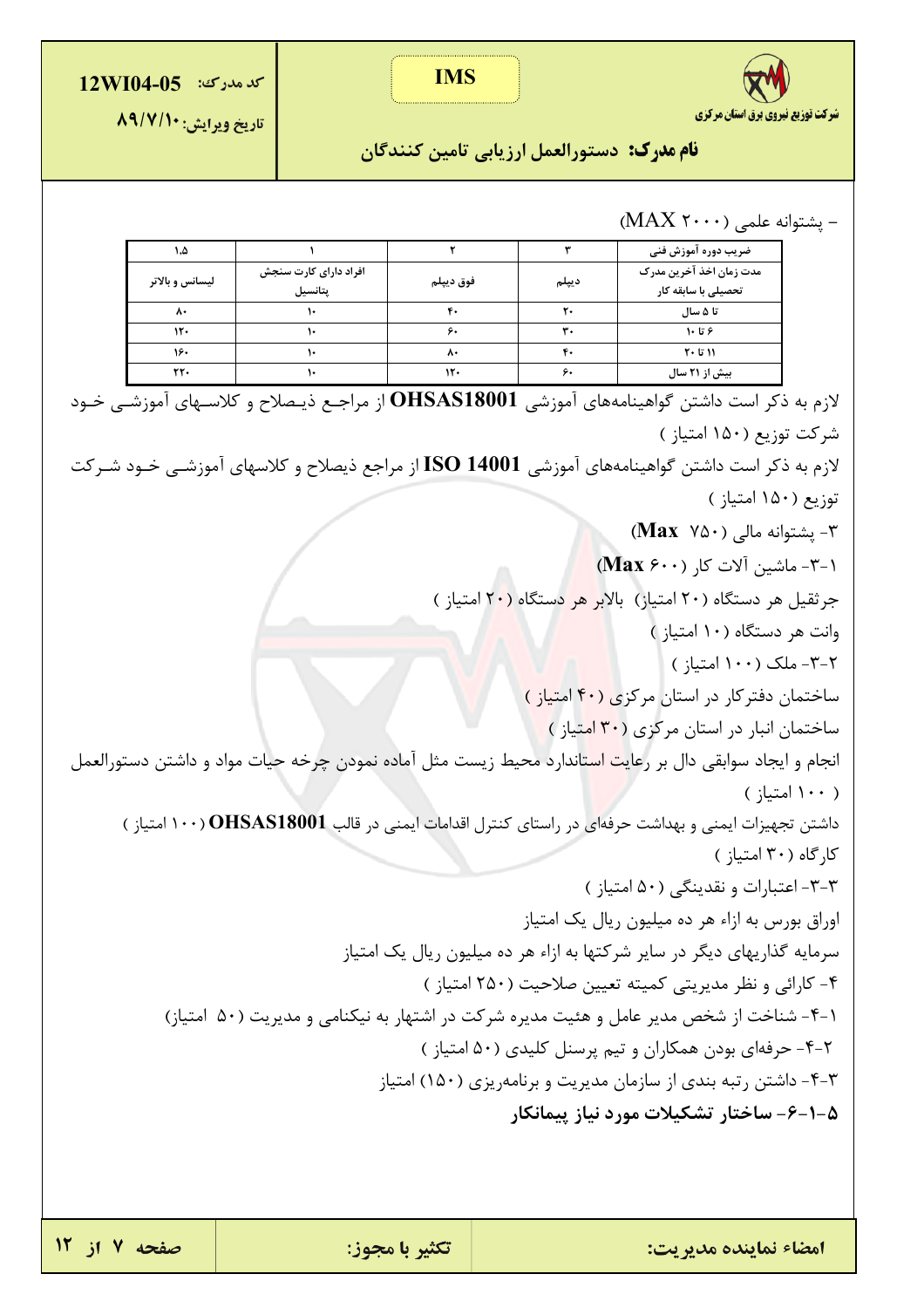



**نام مدرک:** دستورالعمل ارزیابی تامین کنندگان

حضور فعال و مداوم نیروی انسانی کلیدی در طول زمان اجرای پروژههای برق توزیع مرکزی در ارتقاء کیفیت کار نقش بسیار حساس و موثر دارند و لهذا متناسب با حجم ریالی پیمان رعایت گماردن افراد کلیدی به شرح ذیل از ضرورتهای قرار داد میباشد این افراد کلیدی هیچ گونه ربطی به هئیت مدیره و سهامداران و سایر کادر شرکت نداشته و فقط افراد میدانی و مستقر در کنار نیروی کار میباشند که در کنترل و بازرسی ارزیابان وجود فیزیکی آنها در کارگاه بایـد مـورد تاييد قرار گيرد.

۶-۱-۶- شاخصهای نیروی انسانی کلیدی :

| مدیر هماهنگی لیسانس و بالاتر (نفر) | تكنسين فوق ديپلم با ديپلم با<br>سابقه بیش از ۵ سال (نفر) | مهندس برق (نفر)         | مبلغ قرارداد (میلیون ریال) |
|------------------------------------|----------------------------------------------------------|-------------------------|----------------------------|
|                                    | $\mathbf{L}$                                             | $\lambda$               | ۴ یا کمتر                  |
|                                    | ۲                                                        |                         | ۶                          |
|                                    | ٢                                                        | ٢                       | ٨                          |
|                                    | ٣                                                        | ٢                       | $\mathcal{L}$              |
|                                    | ٣                                                        | ٣                       | $\mathcal{N}$              |
|                                    | ۴                                                        | ٣                       | ۱۴                         |
| ١                                  | ۴                                                        | ۴                       | ۱۶                         |
|                                    | ۵                                                        | ۴                       | ۱۸                         |
| $\mathbf{L}$                       | ۵                                                        | ۵                       | $\mathbf{r}$               |
| ۲                                  | ۶                                                        | ۶                       | $\mathbf{Y}\mathbf{f}$     |
| ٢                                  | ٧                                                        | ٧                       | ۲۸                         |
| ۲                                  | ٨                                                        | u<br>٨                  | ٣٢                         |
| ۲                                  | ۸                                                        | ۸                       | ٣۶                         |
| $\pmb{\mathsf{Y}}$                 | $\mathsf{L}$                                             | $\mathcal{V}^{\dagger}$ | $f$ .                      |
| ۲                                  | $\mathcal{V}$                                            | $\mathcal{V}$           | ۴۴                         |
| ٣                                  | $\mathcal{W}$                                            | $\mathcal{W}$           | 52                         |
| ٣                                  | ١۵                                                       | ۱۴                      | ۵۸                         |
| $\pmb{\mathsf{y}}$                 | ۱۶                                                       | ۱۶                      | ۶۴                         |
| ٣                                  | ۱۸                                                       | ${\mathsf Y}$           | ٧٠                         |

جدول حداقل افراد تیم فنی حاضر در کارگاه در طی انجام پروژههای براساس حجم ریالی قرارداد

## يادآوري :

1- به محض برنده شدن شركت پیمانكار در مناقصه و سپردن ضمانتنامههای قانونی افراد فوق الذكر را جهت مـصاحبه حضوري به امور مهندسي كتبا" و به نام معرفي خواهد كرد. ۲- پیمانکار موظف است برای اجرای هر پروژه مستقل حداقل یک تکسنین مقیم در کارگـاه را داشــته باشــد بنــابراین چنانچه افراد (تیم فنی قرارداد) موضوع جداول فوق به علت همزمانی اجرای چند پروژه تـوام نتواننـد ایـن خواسـته را برآورده نمایند پیمانکار از طریق جذب نیروی انسانی جدید بایستی تامین نماید. ۷-۱-۶- نحوه محاسبه و تخصیص رتبه :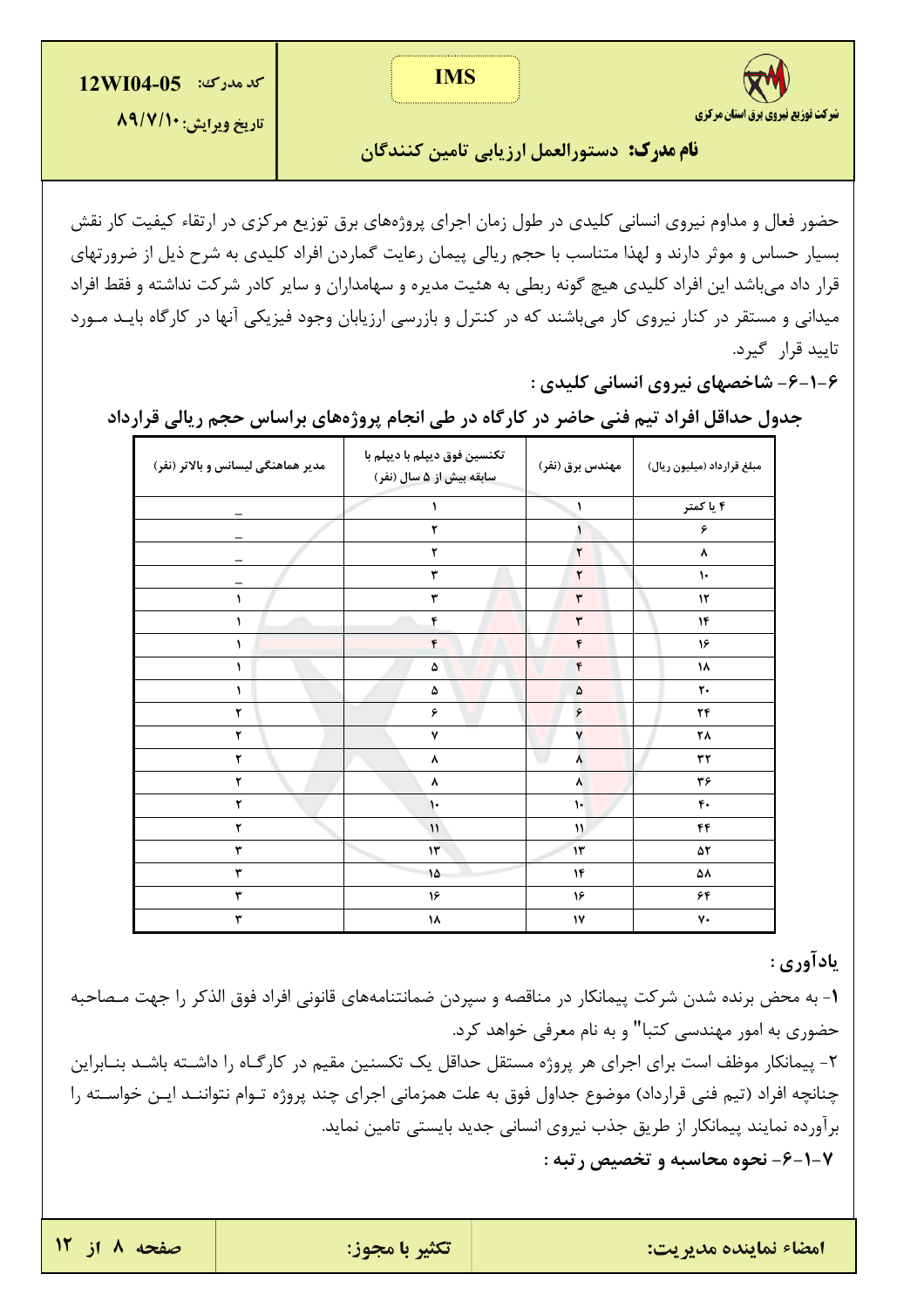**IMS** 





تاريخ ويرايش: ٨٩/٧/١٠

<mark>نام مدرک: دستورالعمل ارزیابی تامین کنندگان</mark>

 $L$  اگر امتیازات حاصله علمی را  $T$  عملي و تجربي را  $M$  |, مالی  $K$  کارائی و مدیریت را در نظر بگیریم فرمول  $K = R + M + K = \frac{L+2T}{3} + M + K = R$  مبنای محاسبه امتیازات کل شرکت است. که در آن ۳۰۰۰  $R \leq R$  می باشد. که در رتبهبندی مسائل ذیل رعایت می شود. بـه شـر کتهای متقاضـی رتبـهبنـدی و A1 مضویت در فهرست پیمانکاران ذیصلاح برق توزیع مرکزی برای اولین با ر حتی با امیتـازات  $\rm R$  = ۳۰۰۰ گاز رتبـه بيشتر اختصاص نخواهد يافت.

| ارتقاء رتبه وابسته به عملکرد شرکت در اجرای پروژههائی دارد که برای برق توزیع مرکزی بعدا انجام خواهد داد. |  |  |  |  |  |
|---------------------------------------------------------------------------------------------------------|--|--|--|--|--|
|---------------------------------------------------------------------------------------------------------|--|--|--|--|--|

| سقف قراردادهای همزمان(میلیون ریال) | امتياز نهايى ${\bf R}$                                             | رتبه           |
|------------------------------------|--------------------------------------------------------------------|----------------|
| $\cdot \Delta \cdot \cdot$         | $T \cdot \cdot 1 - T \cdot \cdot \cdot$                            | A <sub>3</sub> |
| $\Delta \Upsilon \Delta$ .         | $11 - 1$                                                           | A2             |
| 7875                               | $10 - 1$                                                           | $\mathbf{A1}$  |
| ۳۵۰۰۰                              | $\mathbf{Y} \cdot \cdot \mathbf{I} - \mathbf{Y} \cdot \cdot \cdot$ | <b>B3</b>      |
| 140                                | $11 - 1$                                                           | B <sub>2</sub> |
| 172.                               | $10--1$                                                            | <b>B1</b>      |
| $V \cdots$                         | $T(-1) - T(-1)$                                                    | C <sub>3</sub> |
| w<br>۳۵٠٠۰                         | $11 - 1$                                                           | C <sub>2</sub> |
| 140                                | $10--1$                                                            | C1             |
| $1Y\Delta \cdots$                  | $10.1 - 1.1$                                                       | D <sub>4</sub> |
| $\lambda V \Delta \cdots$          | $V - 10 -$                                                         | D <sub>3</sub> |
| FTVA.                              | $\mathsf{r}_{\Delta 1-\mathsf{V}}\cdots$                           | D2             |
| <b>TIAVA</b>                       | $10 - 50$                                                          | D <sub>1</sub> |
| <b>TA</b>                          | $10.1 - 7$                                                         | E <sub>4</sub> |
| 1F                                 | $1 - 1 - 10 - 1$                                                   | E <sub>3</sub> |
| $V \cdots$                         | $V \cdot 1 - 1 \cdots$                                             | E2             |
| ۳۵٠٠٠                              | $T\Delta 1 - V \cdots$                                             | E <sub>1</sub> |

۸–۱–۶– شرایط تجدید اعتبار پروانههای رتبهبندی

برای تجدید اعتبار پروانههای رتبهبندی و تغییرات آن شرایط ذیل قابل رعایت است :

١- اگر صاحب پروانه در سال قبل هیچ گونه پروژه و قراردادی را با برق توزیع مرکزی نداشته باشد اما تقاضای تمدیـد اعتبار پروانه را برای سال جاری دارد براساس آخرین دستورالعملهای جاری رتبه بندی میشود لیکن در هر صورت از رتبه موجود بالاتر نخواهد بود.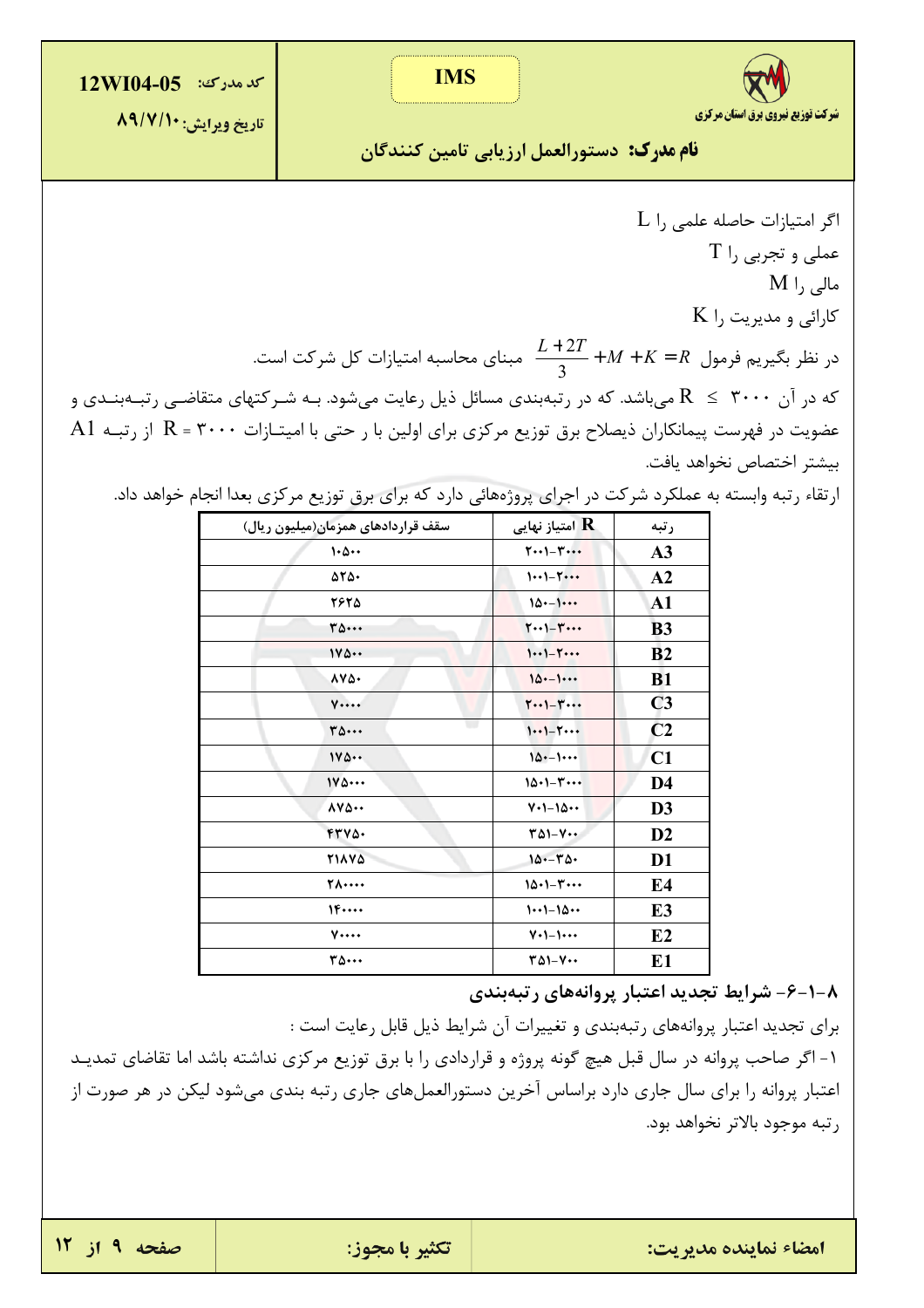



**نام مدرک:** دستورالعمل ارزیابی تامین کنندگان

۲- صاحبان پروانهای که در سال قبل با برق توزیع مرکزی قرارداد داشتهاند با توجه به موارد ذیل تمدید اعتبار خواهد شد. ۱-۲- لیست بیمه کارکنان پیمانکار با فرم اطلاعات مربوطه پرسنل (12FM11) تطبیق داده می شود و درصد تطابق تعيين مي گردد. ۲-۲- نمره ارزیابی عملکرد از سوی دستگاه نظارت اخذ و با یادداشتهای مندرج در کارنامه شرکت تلفیق و امتیاز دهی مے شود. ٣-٢- پرونده انضباطی رسیدگی می شود و محدودیتهای احتمالی اعمال می شود. ۴-۲- مدارک ارائه شده توسط پیمانکار حاکی از افزایش امکانات و تجربیات و پشتوانههای مالی بررسـی و امتیـازدهی می شود و براساس دستورالعمل های جاری رتبهبندی و تمدید اعتبار خواهد گردید و در هـر شـرایط بـیش از دو رتبـه ارتقاء نخواهد يافت. ۳- حداقل فاصله زمانی بین دو رتبهبند<mark>ی</mark> برای یک شرکت یک سال تمام شمسی میباشد. دبیر کمیته پس از کنترل و بررسی س<mark>وابق</mark> و مدارک فرم محاسبه امتیاز تامین کننده خدمات(12FM17) را تکمیـل و جهت تایید و تصویب به کمیته ارزی<mark>ابی تام</mark>ین کنن<mark>د</mark>گان ارائه مینماید. - تامین کنندگانی که توسط کمیته <mark>صلاحیتشان مورد</mark> تایید قرار میگیرد توسط دبیر کمیته ارزیابی تامین کننــدگان در فرم فهرست تامین کنندگان خد<mark>ماتی تشخیص صلاحیت</mark> شده(12FM18) لیست می شوند و تامین کنندگانی کـه صلاحيتشان مورد تاييد قرار نگرفته باشـد د<mark>ر فـر</mark>م فهرسـت انتظـار تـامين كننـدگان خـدماتي (12FM19) ليـست مے شوند. دبیر کمیته ارزیابی تامین کنندگا<mark>ن لیس</mark>ت تامین کنندگان خدماتی تشخیص صلاحیت شده (12FM18) را بـا نامــه پوششی به امورهای پنچگانه و امورهای ستادی ارسال مینماید. ضمنا تشخیص صلاحیت و یا رد صلاحیت هـر تـامین كننده با نامه يا طي تماس تلفني به خودتامين كننده ابلاغ و يا اعلام مي گردد. تبصره۱: در صورت اعلام کتبی ناظر پروژه مبنی بر رعایت ننمودن مقررات ایمنی و زیـست محیطـی، توسـط تـامین کننده خدماتی و همچنین وزارت نیرو و شرکت های وابسته به وزارت نیرو و ارگانهای دولتی دیگر، علاوه بر لغو تاییدیه صادره، تامین کننده خدماتی در لیست سیاه قرار می گیرد. تبصره۲ : اشخاص حقوقی و حقیقی با اعلام مراجع در ایفای تعهد خود تعلل ورزیـده و یـا کـالا ، خـدمت یـا حقـوق موضوع معامله را به نحو مطلوب تهيه ، تدارك ، انجام و يا تحويل ننمايند، ضمن اقدام قـانوني بـراي اسـتيفاي حقــوق شرکت به هیئت مدیره اعلام و پس از تایید در فهرست سیاه قرار می گیرند و از شرکت در مناقصه هـا ، مزایــده هـا و معاملات شرکت محروم می شوند.

۲–۶– تامین کنندگان تجهیزات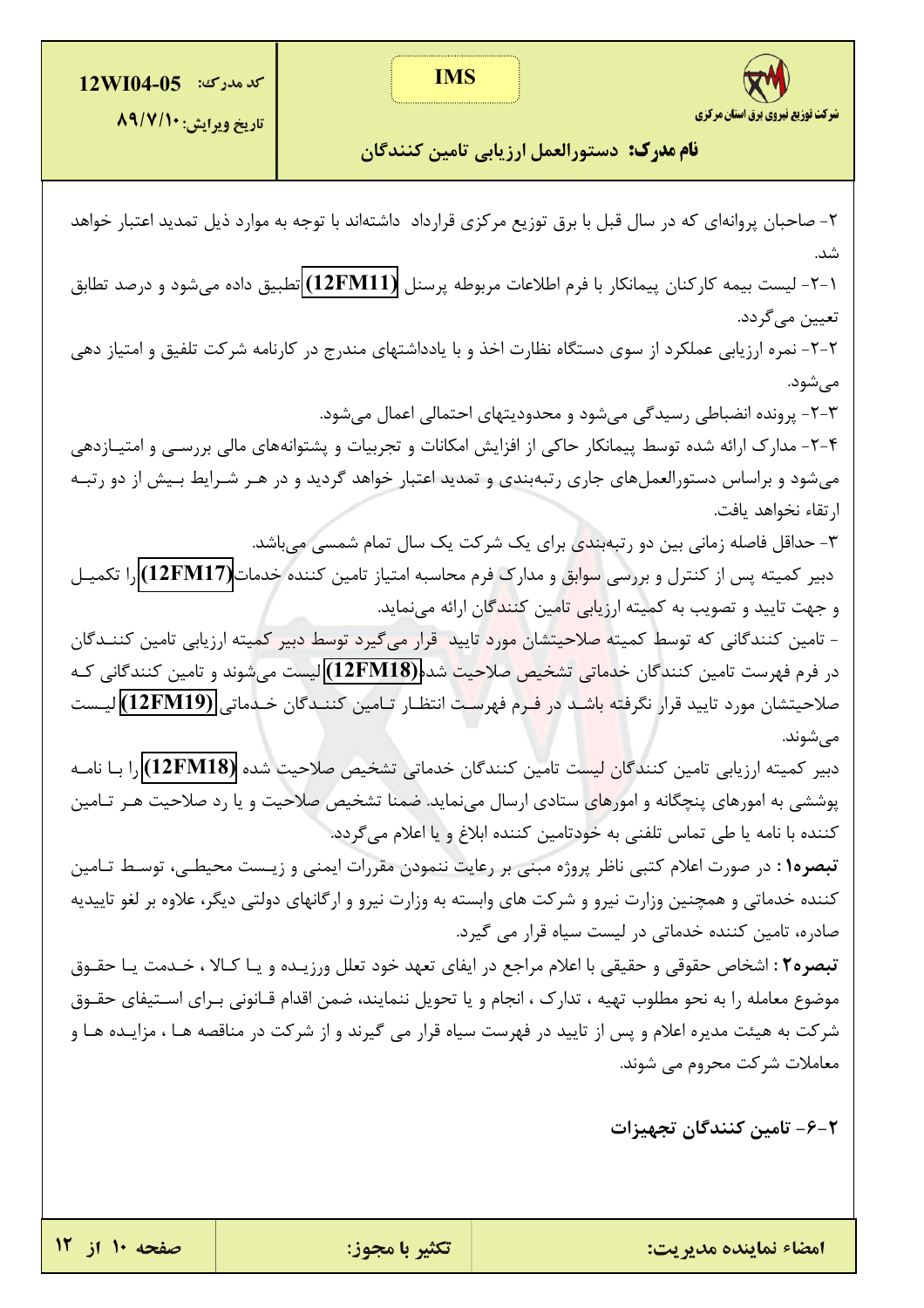**IMS** 



تاريخ ويرايش: ٨٩/٧/١٠

**نام مدرک:** دستورالعمل ارزیابی تامین کنندگان

در شرکت توزیع برق استان مرکزی تامین کنندگان تجهیزات به دو صورت شناسایی شوند الف ) توسط شرکت توزیع ب ) توسط خود تامین کننده که با توجه به الزام توانیر شرکت توزیع میبایست فقط از تامین کنندگانی که توسط وی مجاز مشخص شدند استفاده کند لذا ارزیابی زیست محیطی و ایمنی آنان در تعهدنامهای که در بند قرارداد ذکر شـده است انجام مي پذيرد.

**۱-۲-۶- مراحل انجام کار** : دبیر کمیته ارزیابی پیمانکاران بانک اطلاعات مربوط بـه مشخـصات تـامین کننـدگان شناسایی شده را تهیه و تکمیل می،نماید. پس از شناسایی تامین کننـدگان تجهیـزات فـرم پرسـشنامه شـرایط تـامین کنندگان تجهیزات (12FM20) به تامین کننده مربوطه ارائه شده و پس از تکمیل به همراه مدارک مربوطـه جهـت دبیر کمیته ارزیابی تامین کنندکان ارسال میشود.

دبیر کمیته از طریق کمیته تامین کنندگان پس از بررسی مدارک اخذ شـده مـدارک و اطلاعـات مربوطـه را بـه دبیـر كميته فني و مناقصات ارجاع مي نمايد و سپس از طرف كميته فني و مناقصه پرونده تامين كننده تجهيـزات بـه دبيـر كميته تخصصي تجهيزات مربوطه ارجاع مىشود. كميته تخصصي تجهيزات مربوطه پس از بررسـىهـاى لازم توسـط کارشناس مربوطه نسبت به تکمیل فـر<mark>م ام</mark>تیـاز دهـی مشخـصات فنـی (براسـاس اسـناد ارائـه شـده توسـط سـازنده) (12FM21) اقدام می نماید که حداکثر امتیاز جهت فرم مذکور ۶۰ می باشد که در اینجا سازندگانی که امتیـاز آنهـا بیش از ۴۰ باشد مشخص می شوند و <mark>سپس پرونده تامین کننده تجهیـزات بـالای ۴۵ امتیـاز بـه دبیـر کمیتـه فنـی و</mark> مناقصه ارجاع می گردد جهت بازدید از کارگاه، با کسب مجوز از مدیریت عامل نفرات مشخص و پـس از بازدیـد فـرم ارزيابي كارگاهي **(12FM22)** ت<mark>وسط افراد اعزام</mark>ي تكميل و همراه با پرونده به دبير كميته تامين كنندگان ارجاع داده می شود حداکثر امتیاز در فرم (12FM22) چهل می باشد و لازم به ذکر است کسب ۵۰٪ از امتیاز بنــدهای زیــست محیطی و ایمنی ضروری میباشد<mark>.</mark>

کارشناس کمیته تخصصی تجهیزا<mark>ت م</mark>ربوطه نسبت به تکمیـل فـرم ارزیـابی کارگـاهی از تـامین کننـدگان تجهیـزات (براساس بازدید) (12FM22) جهت تامین کنندگانی که امتیاز آنها در بند قبل بیش از ۴۵ باشد حسب نیـاز اقـدام می نماید حداکثر امتیاز در این فرم ۴۰ می باشد.

پس از دریافت فرمهای کد (12FM21) و کد (12FM22) توسط دبیر کمیته ارزیابی تـامین کننـدگان از کمیتـه تخصصي تجهيزات مربوطه نسبت به تكميل فرم امتيازدهي فني تجهيزات (12FM23) اقدام مينمايد.

- تامین کنندگانی که مجموع امتیاز آنها بالای ۶۰ (از امتیاز) باشند توسط دبیر کمیته ارزیابی تامین کنندگان مشخص مے شود.

فرم امتياز دهي فني تجهيزات (12FM23) به همراه سوابق مربوطه توسط دبير كميته ارزيابي تامين كنندگان جهت بررسی و تصویب به کمیته ارزیابی تامین کنندگان ارجاع می شود.

فرم امتیاز دهی فنی تجهیزات (12FM23) توسط کمیته ارزیابی تامین کنندگان بعد از بررسیهای لازم تـصویب مي شود.